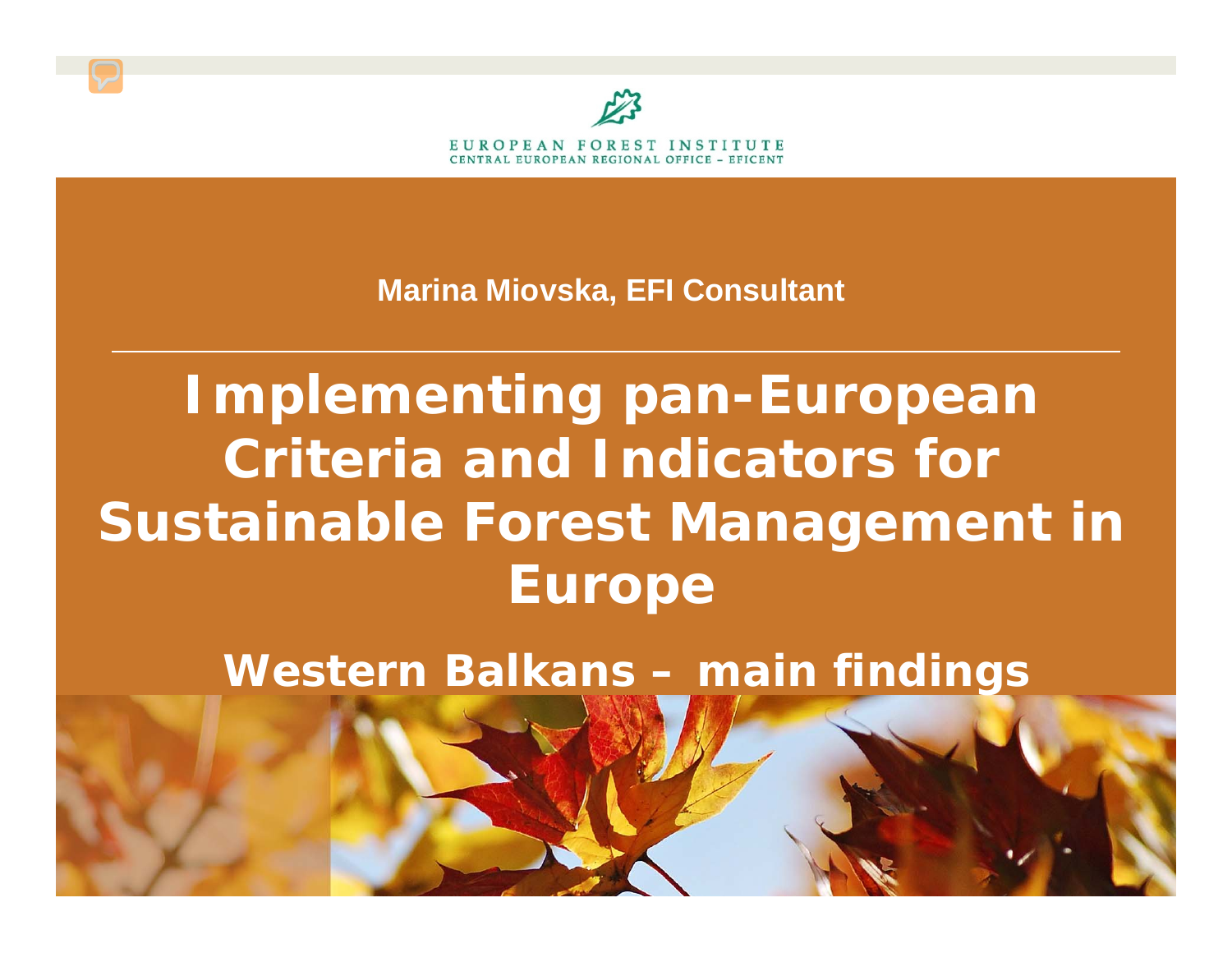



### **Findings based on the enquiry answers from the FOREST EUROPE national correspondents**

### **Reporting countries:** Albania, Croatia, Montenegro, Serbia, Slovenia and the Former Yugoslav Republic of **Macedonia**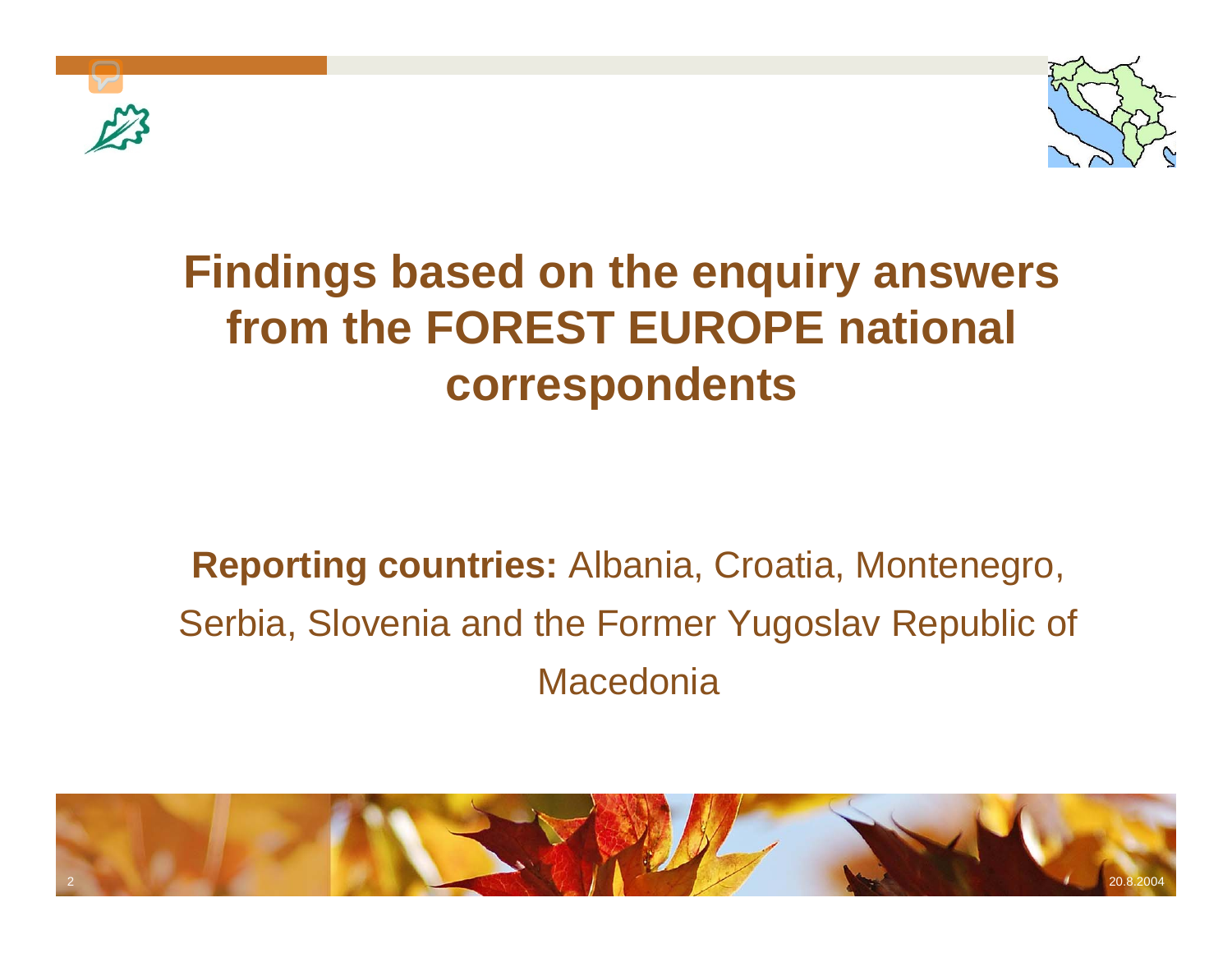

**I. National sets of C&I for SFM and their use**

**II. Implementation of C&I for SFM and responsible institutions** 

**III. Use of C&I for SFM for dialogue and communication**

**IV. State of Europe**'**<sup>s</sup> forests 2011 reporting – challenges**

**V. Pan-European C&I in assessing SFM at national level**

**VI. Pan - European C&I for SFM in national forest policies**

**VII. Provide information to other sectors**

**VIII. Conclusions**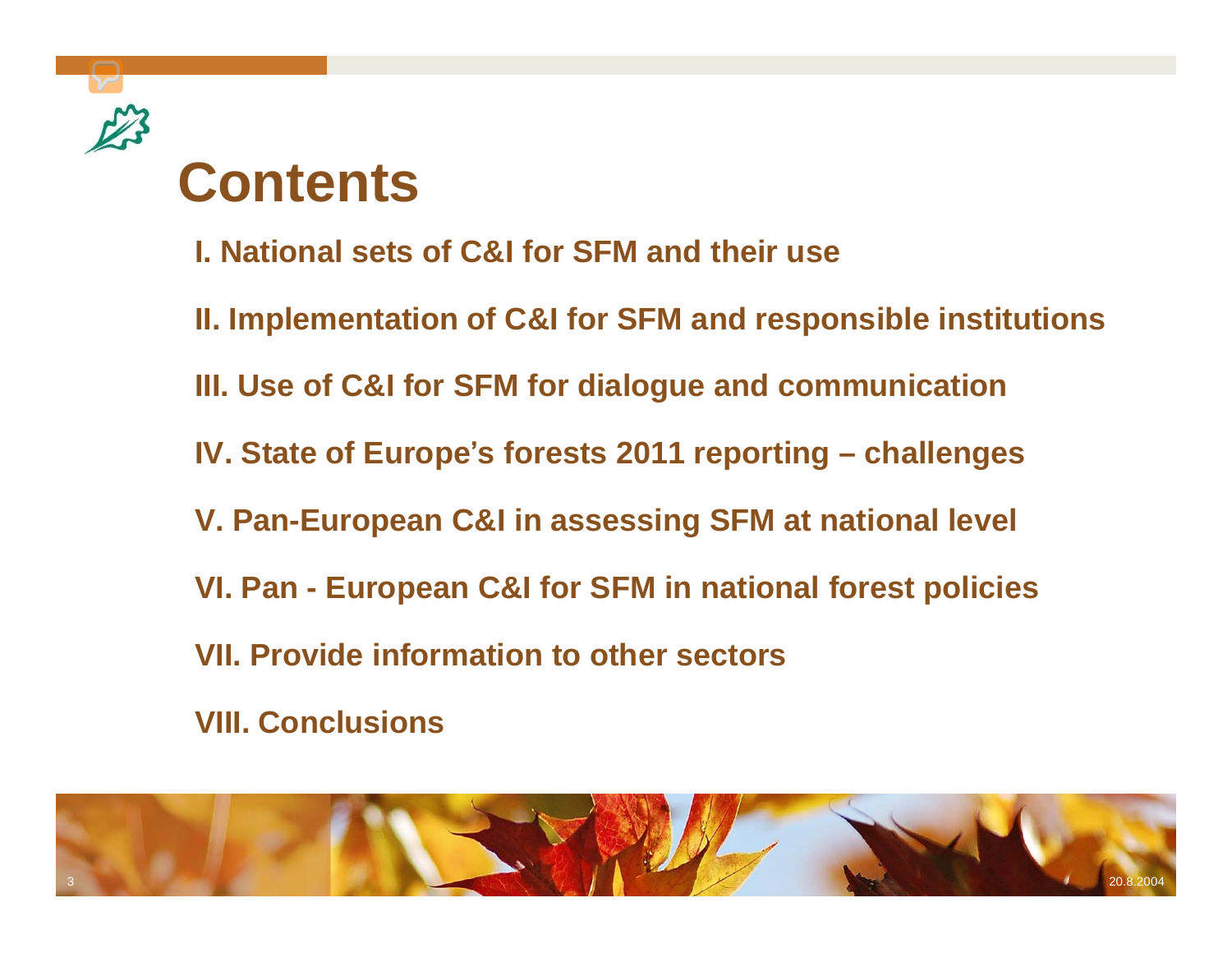

4

# **I. National sets of Criteria and Indicators for SFM and their use**

**Table 1: National Set of Criteria and Indicators for SFM** in Western Balkans

|                                                                                                    | Albania                | Croatia               | Montenegro             | Slovenia              |
|----------------------------------------------------------------------------------------------------|------------------------|-----------------------|------------------------|-----------------------|
| national Set of C&I for SFM<br>existing                                                            | yes                    | yes                   | yes                    | yes                   |
| based on pan-European<br>(PE) C&I for SFM                                                          | yes                    | yes                   | yes                    | yes                   |
| differences between PE<br>C&I for SFM and the<br><b>National set</b><br>what stakeholders involved | significantly<br>M, FS | significantly<br>n.p. | significantly<br>M, SC | significantly<br>n.p. |
| in developing National Set<br>of C&I for SFM                                                       |                        |                       |                        |                       |
| national report existing                                                                           | no                     | no                    | no                     | no                    |
| when next/first National<br>report                                                                 | planned for<br>2013    |                       | expected -<br>2013     | expected -<br>2013    |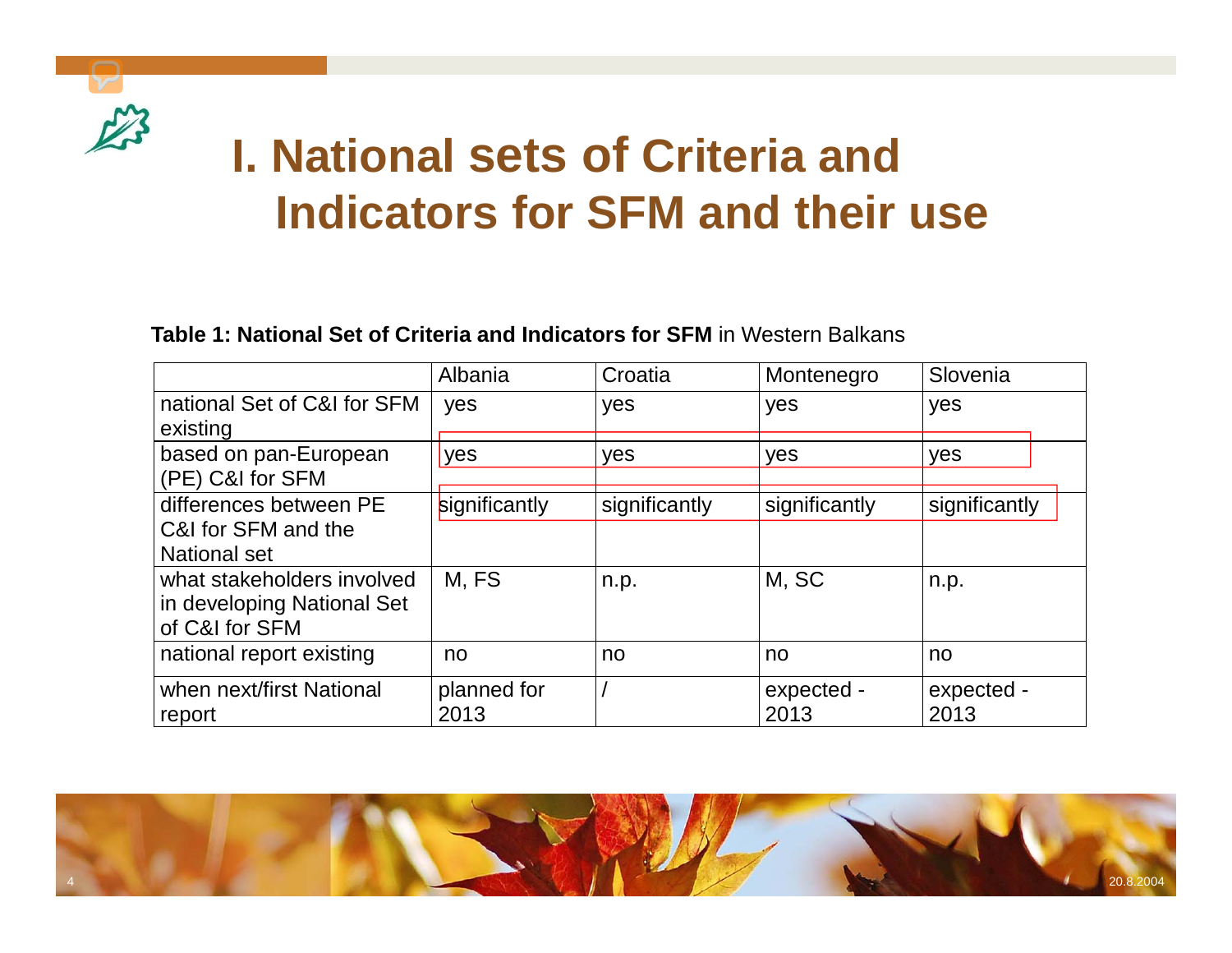

### **The pan-European C&I for SFM and the national Sets differences – example**

#### $\Box$ **Montenegro**:

- 6 Criteria general standards and regulations
- 23 sub criteria and 90 sub-sub criteria (255 indicators, more than 90 verifications sources)
- Criterion (general institutional and economic conditions) related to the C&I for SFM (divided in 6 sub criteria, 11 indicators, 7 sources of verifications)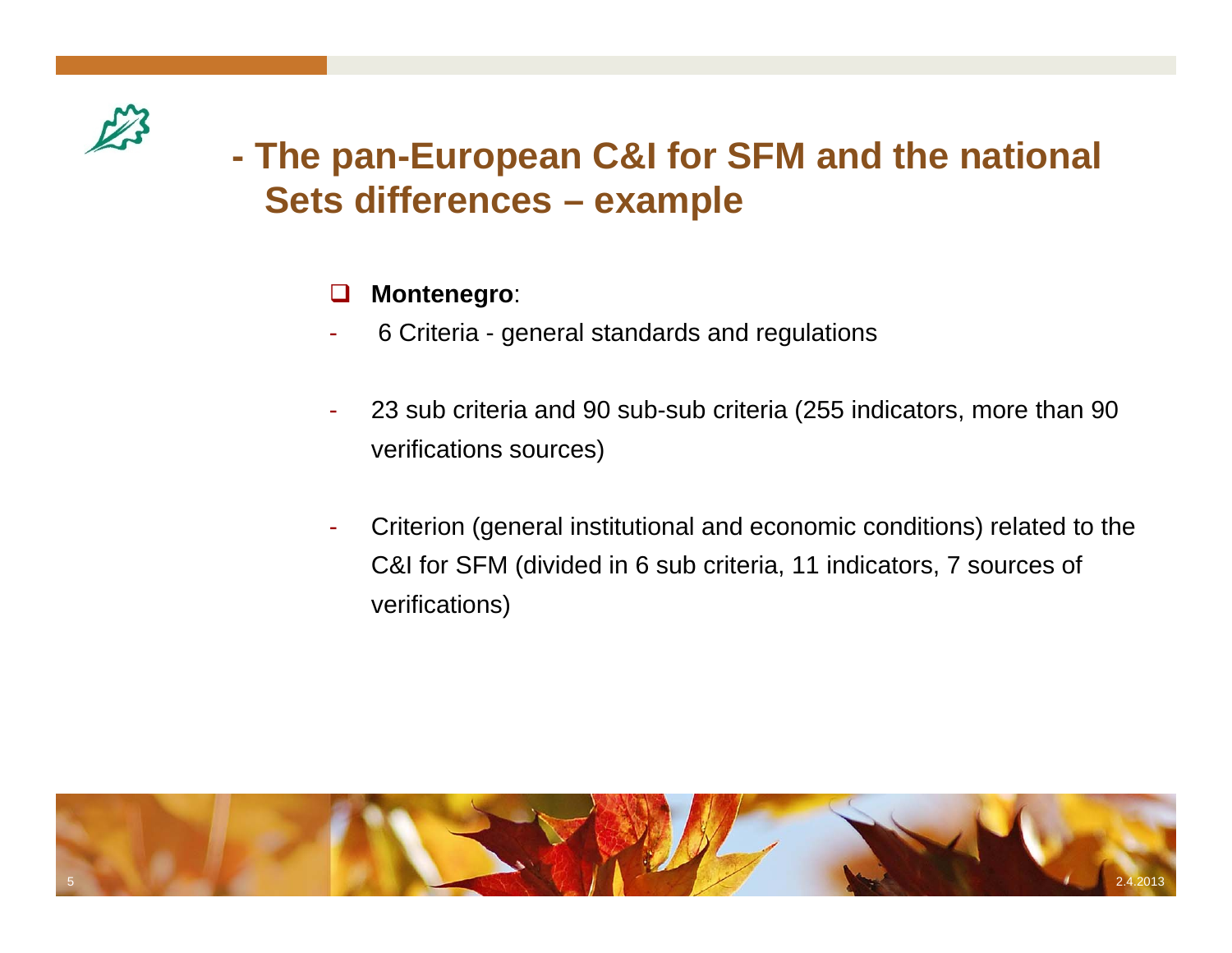<span id="page-5-0"></span>

## **II. Implementation of the C&I for SFM and responsible institutions**

**Table 2:** Institutions responsible for the Set of SFM Criteria and Indicators implementation

|                                                     | Albania             | Croatia                        | Montenegro | Serbia      | Slovenia                         | <b>TFYR</b><br>of<br>Macedonia |
|-----------------------------------------------------|---------------------|--------------------------------|------------|-------------|----------------------------------|--------------------------------|
| dialogue and<br>communication                       | M, FUC,<br>AFE, IOs | M, FS, FF, M, FS<br><b>FRI</b> |            | IM.         | M                                | M                              |
| monitor and report                                  | M                   |                                | M, FS      | M           | M, ARI,<br>SO, FS,<br><b>FRI</b> | <b>FS</b>                      |
| <b>SFM</b> progress                                 |                     |                                | M, FS      | M           | G                                | <b>SFI</b>                     |
| NFP,<br>policies/instruments                        | $M(DFP)$ *          |                                | M          | M           | G                                |                                |
| Information/assess<br>ment outside forest<br>sector | <b>ARE</b>          |                                | Msdt, EPA  | M,<br>Medep | <b>CBD</b>                       | Nssd,<br>Moepp/CB              |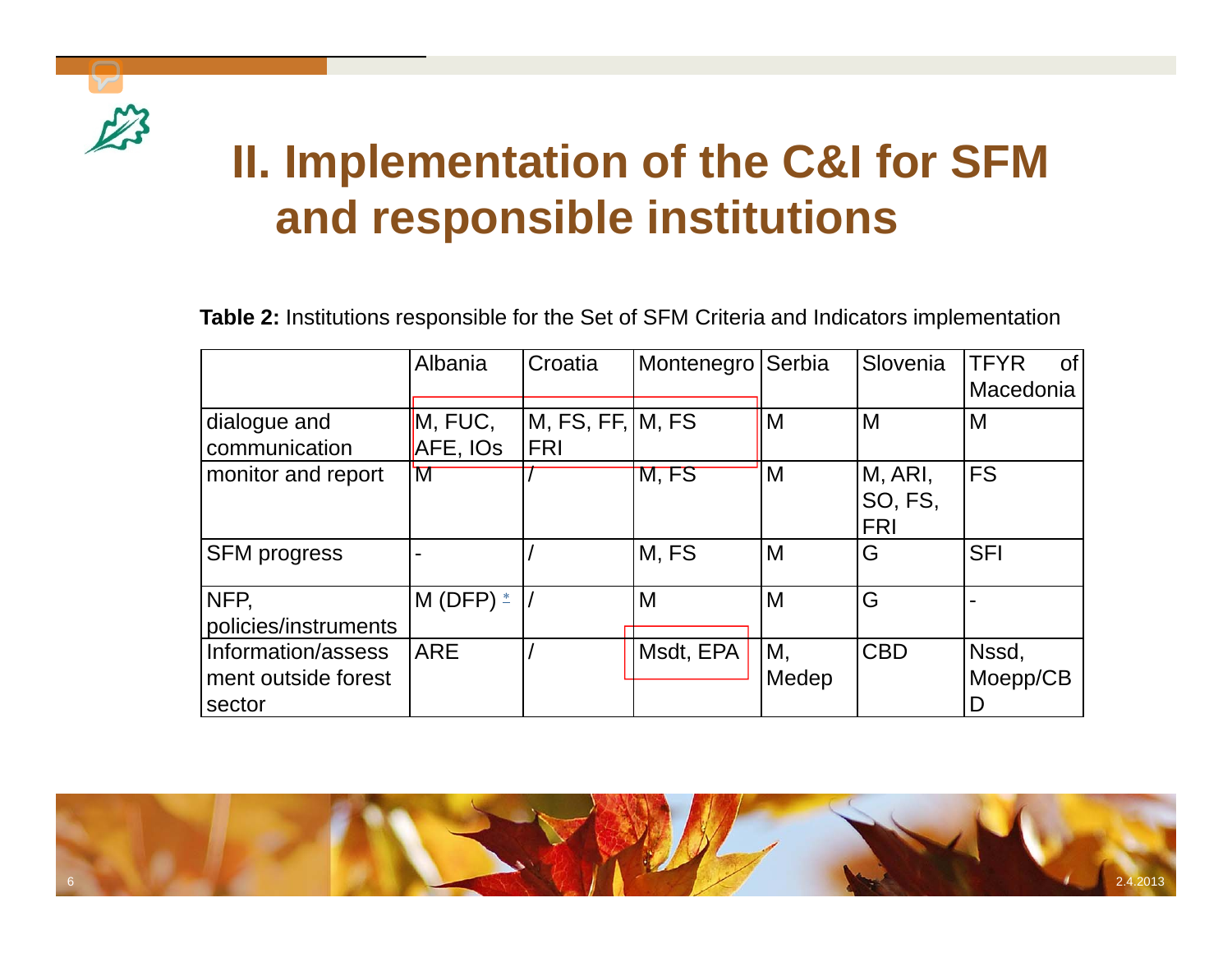

# **II. Implementation of the C&I for SFM and responsible institutions ctd.**

 $\Box$  Dialogue and communication **Albania**: Forest User Confederation (FUC), Association of Forest Experts (AFE), International organisations (SNV, SIDA, TIKA),

**Croatia**: Forest Service (FS), Faculty of Forestry (FF); Forest Research Institute (FRI),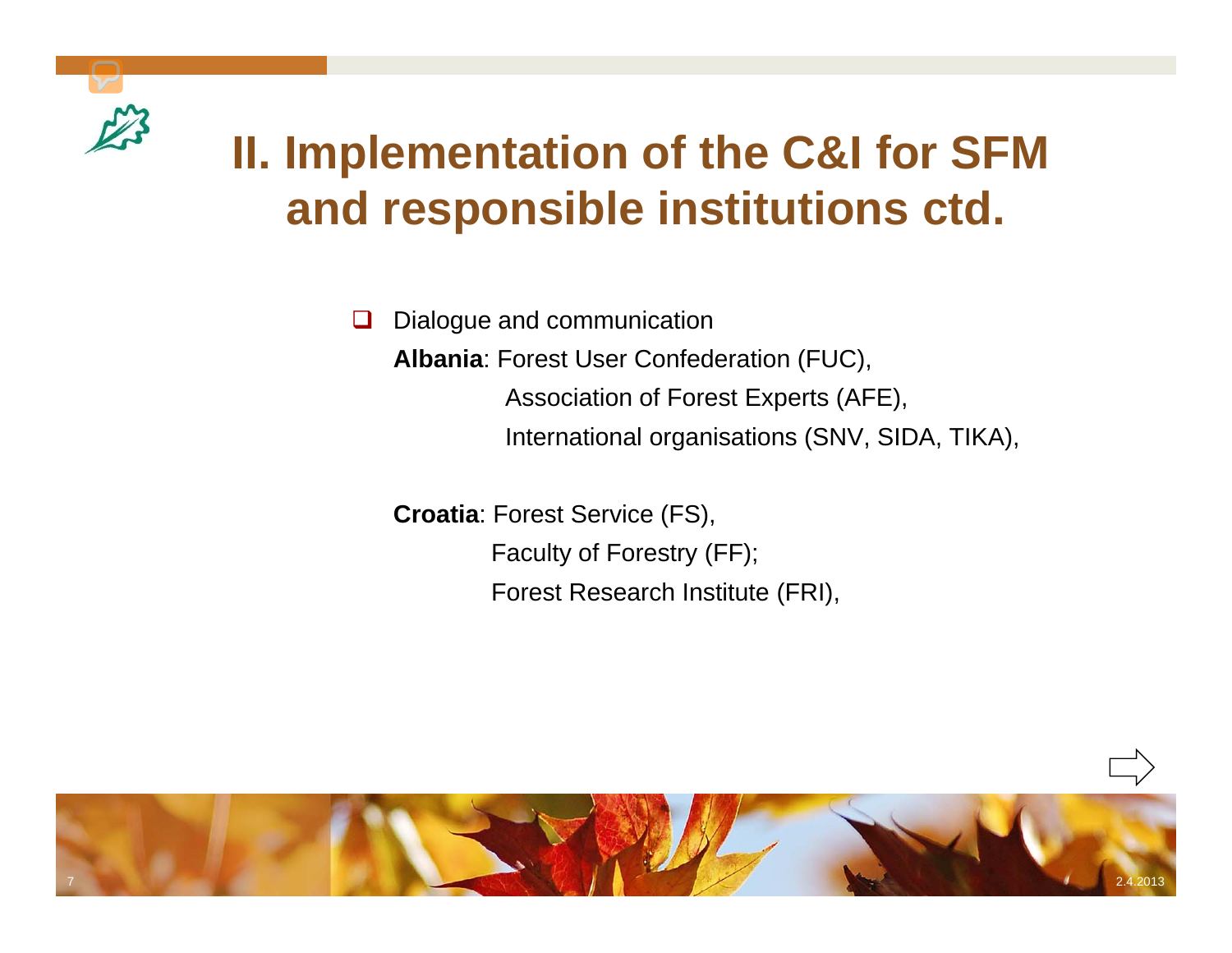

# **II. Implementation of the C&I for SFM and good example ctd.**

 $\Box$ **Montenegro:** Information provided by:

- The Ministry of Sustainable Development and Tourism and
- The Environment Protection Agency.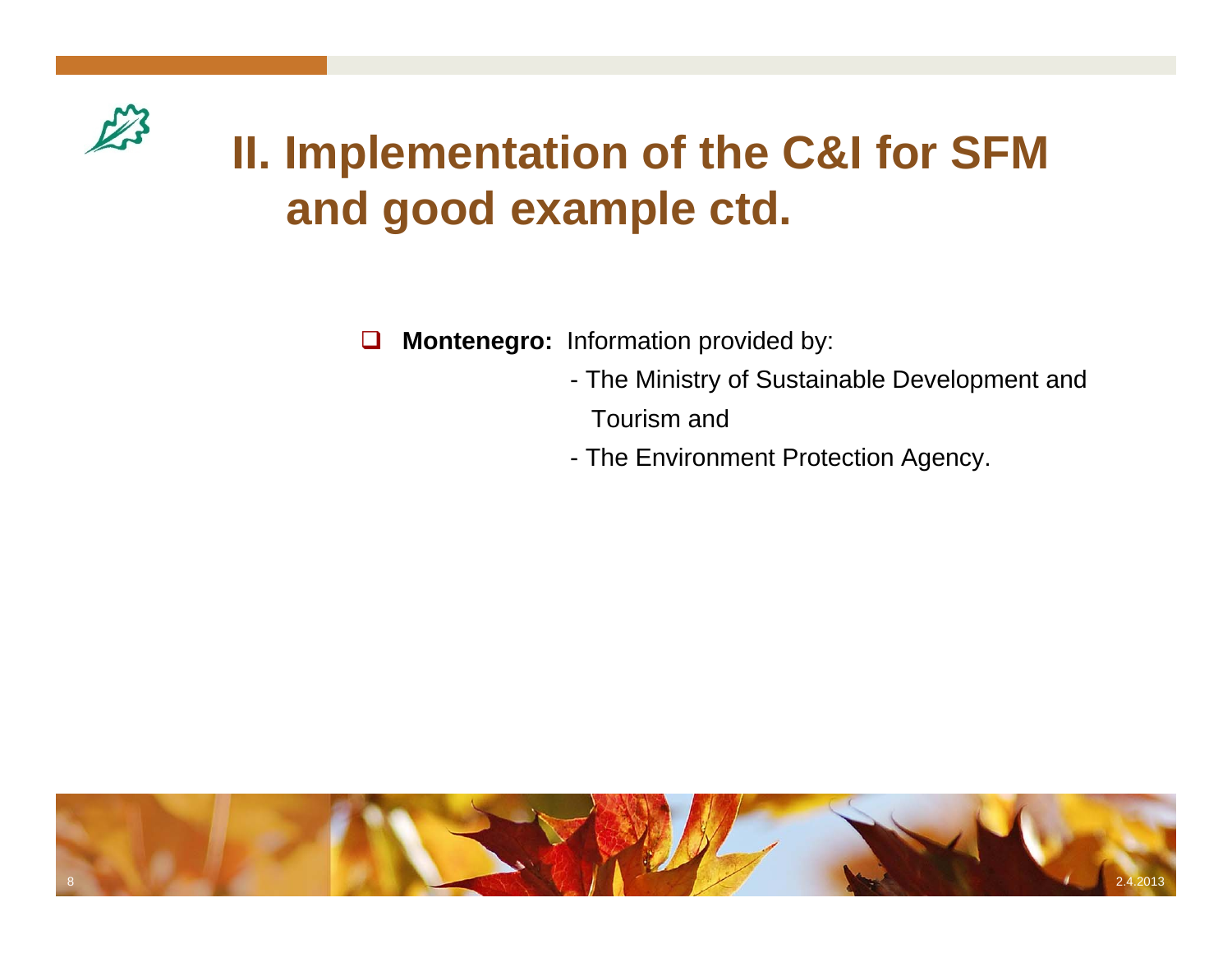

### **II. Use of C&I for SFM as a framework for dialogue and communication in WB**

**Table 3:** Framework for dialogue on **Criteria and Indicators for SFM Set** and forest policy development in WB to a great extent

|                                       | Albania         | Montenegro Serbia |            | Slovenia        |
|---------------------------------------|-----------------|-------------------|------------|-----------------|
| policy and decision makers<br>support | N <sub>4</sub>  | <b>B</b> 7        | <b>B</b> 8 | <b>B</b> 9      |
| dialogue within forest sector         | PE <sub>3</sub> | <b>B6</b>         | <b>B</b> 8 | $B\overline{B}$ |
| communication with other sectors      | N 6             | <b>B7</b>         | <b>B</b> 8 | $B\overline{8}$ |
| communication with general<br>public  | N <sub>5</sub>  | N <sub>6</sub>    | <b>B</b> 8 | B               |

**Abbreviations:** N = national C& I set, PE = pan-European C & I set, B = both sets,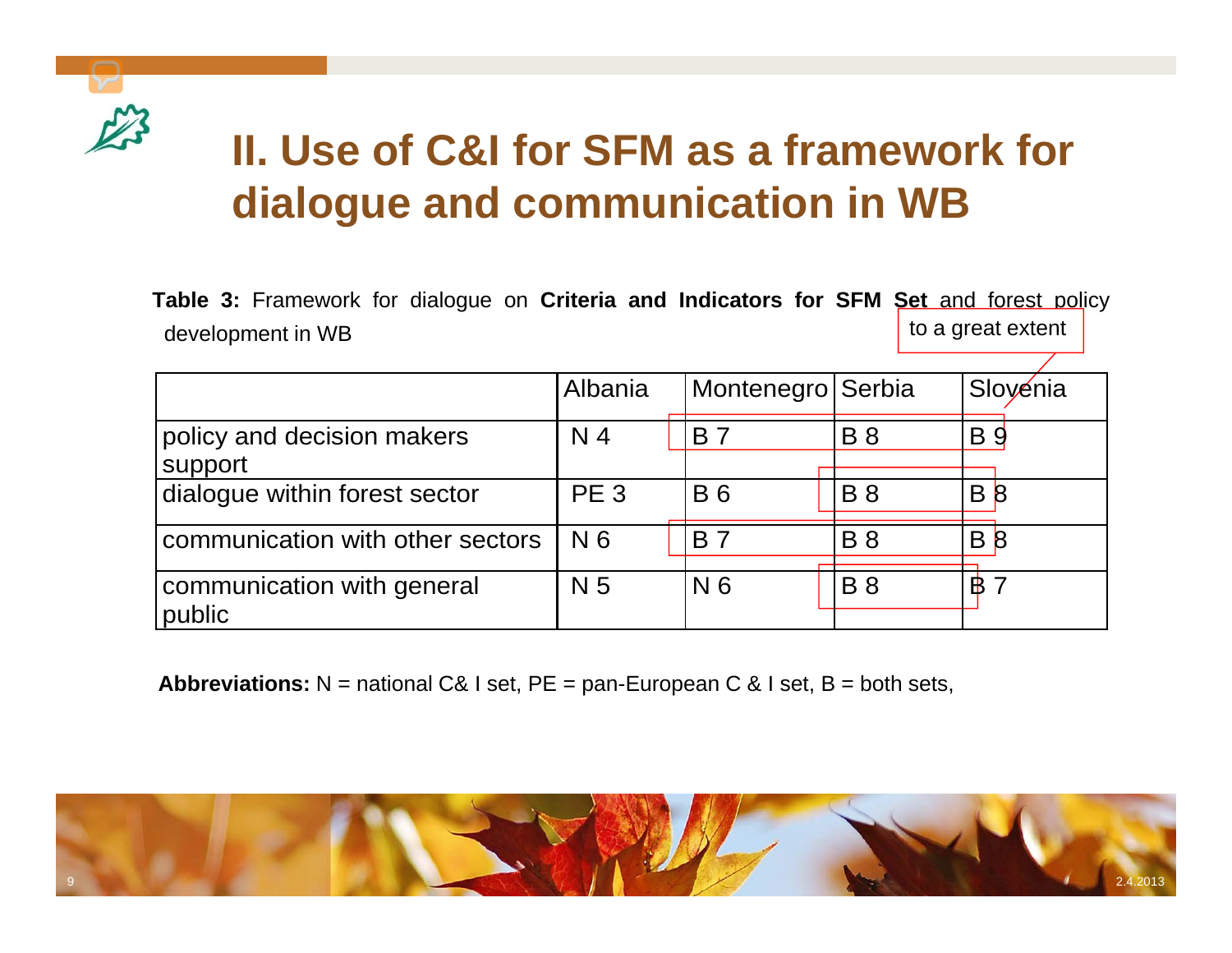

### **II. Use of C&I for SFM as a framework for dialogue and communication in WB**

### **Serbia:**

- broad **stakeholder** participation in defining process of National Forestry Strategy and Development Programme for Forests;
- **workshops**: (PFO's, PFOA's, State forest enterprises, local communities, other sectors-environment protection, etc.);
- broad **poll** with 800 house holdings;
- more than 50 **meetings** with other sectors.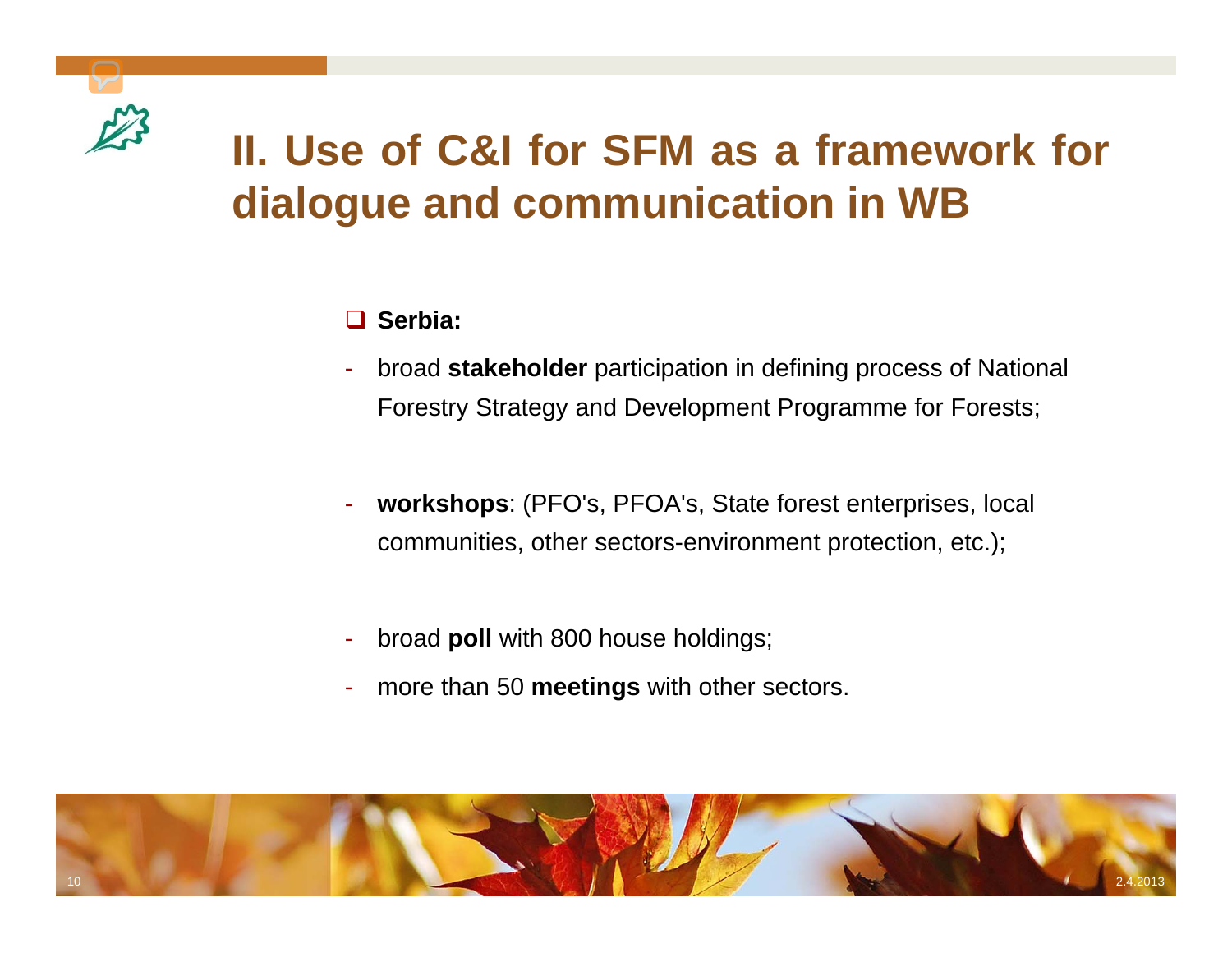

### **III. Major challenges in reporting to State of Europe**'**s Forests 2011**

**Table 4:** Major challenges in providing information represented by state

|                                        | Albania        | Croatia     | Montenegro | Serbia    | Slovenia | <b>TFYR</b><br><b>of</b><br>Macedonia |
|----------------------------------------|----------------|-------------|------------|-----------|----------|---------------------------------------|
| modified data<br>collection for FE     | no             | no          | no         | no        | no       | no                                    |
| provide<br>information to<br>SoEF 2011 | no             | yes         | partially  | partially | yes      | partially                             |
| most challenging<br>indicator 1        | C <sub>1</sub> | <b>B.12</b> | 1.4        | 3.4       | 3.4      | 1.4                                   |
| most challenging<br>indicator 2        | C <sub>2</sub> |             | 2.1        | 6,4       |          | 2.1                                   |
| most challenging<br>indicator 3        | C <sub>4</sub> |             |            | 6,9       | ۰        | 3.4                                   |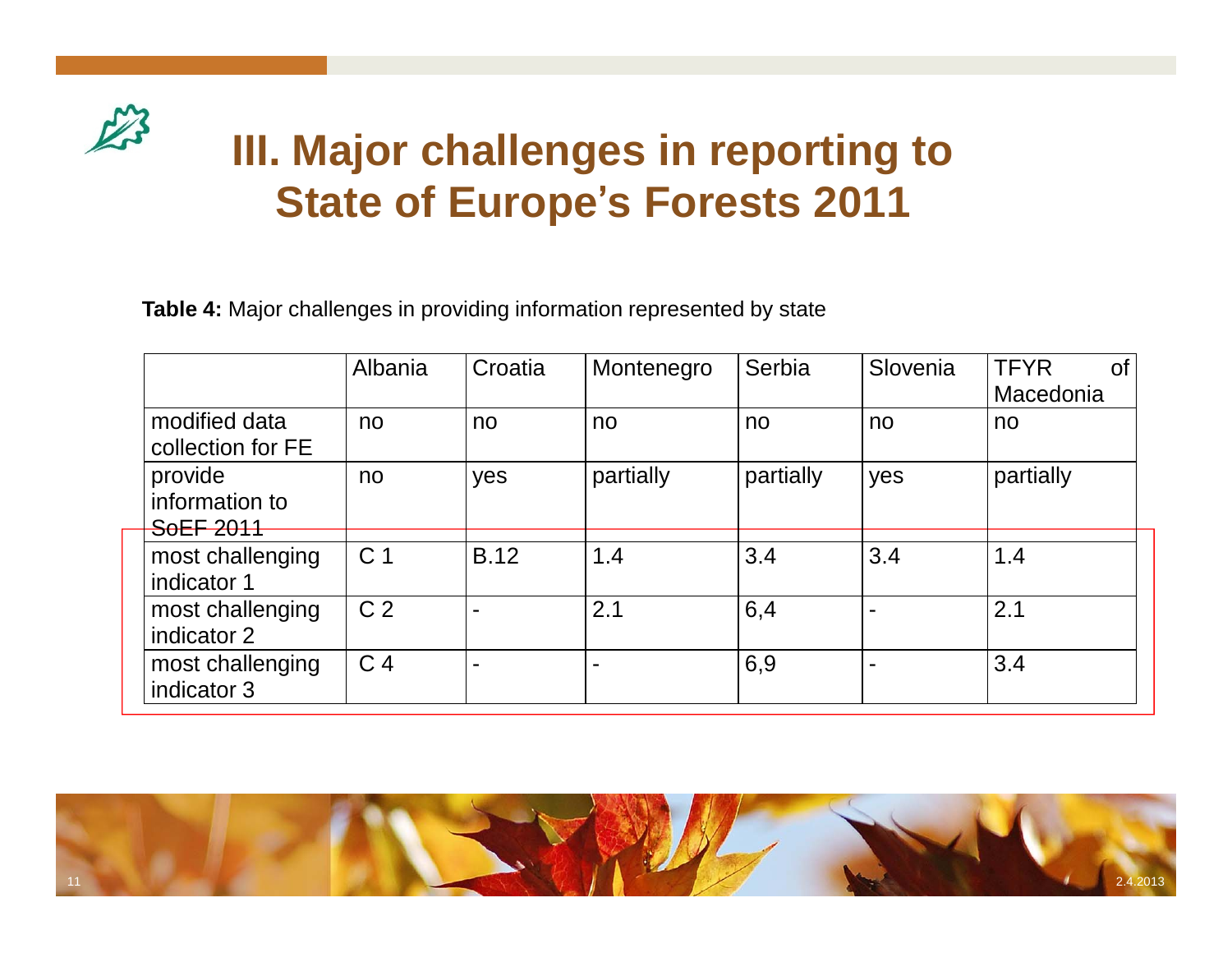

#### **- Most challenging indicators:**

- (**1.4**) Carbon stock,
- (**3.4**) Marketed services,
- (**B.12**) Cultural and spiritual values.
- (**2.1**) Deposition of air pollutants,
- (**6.4**) Expenditures for services,
- (**6.9**) Energy from wood resources;
- (**3.4**) Marketed services.

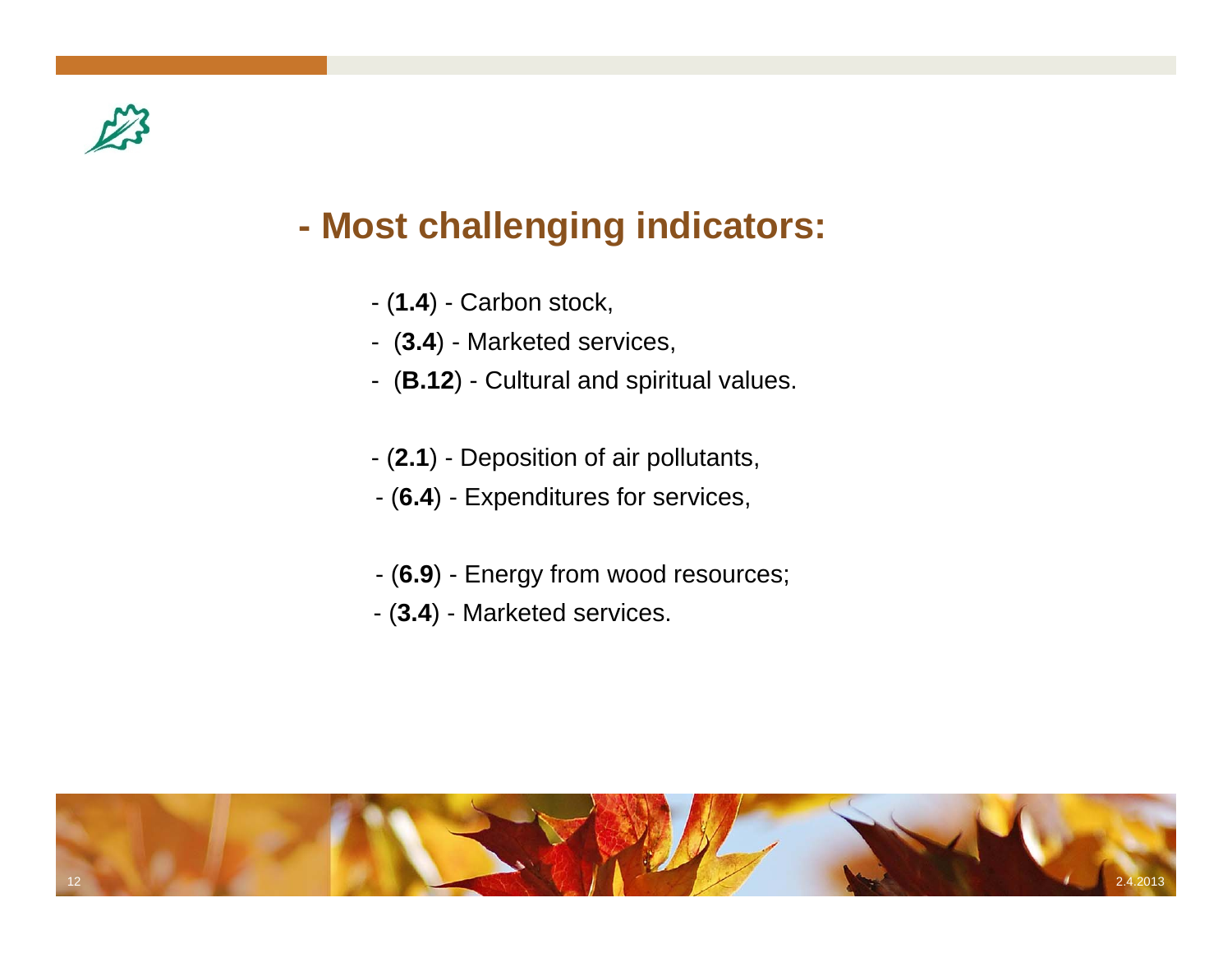

### **IV. Major challenges in reporting to State of Europe**'**s forests 2011 ctd.**

#### П **Croatia**:

- $\checkmark$ the most detailed reporting,
- $\checkmark$ around 1800 parameters reported out of 2400 in total.

#### $\Box$ **Macedonia:**

- $\checkmark$  **Non-existence of data** as a main issue of not inclusion of the chosen indicators in the SOEF 2011 report.
- 9 The **methodology and data collection not defined** by any forest resource assessment document or sub law regulation.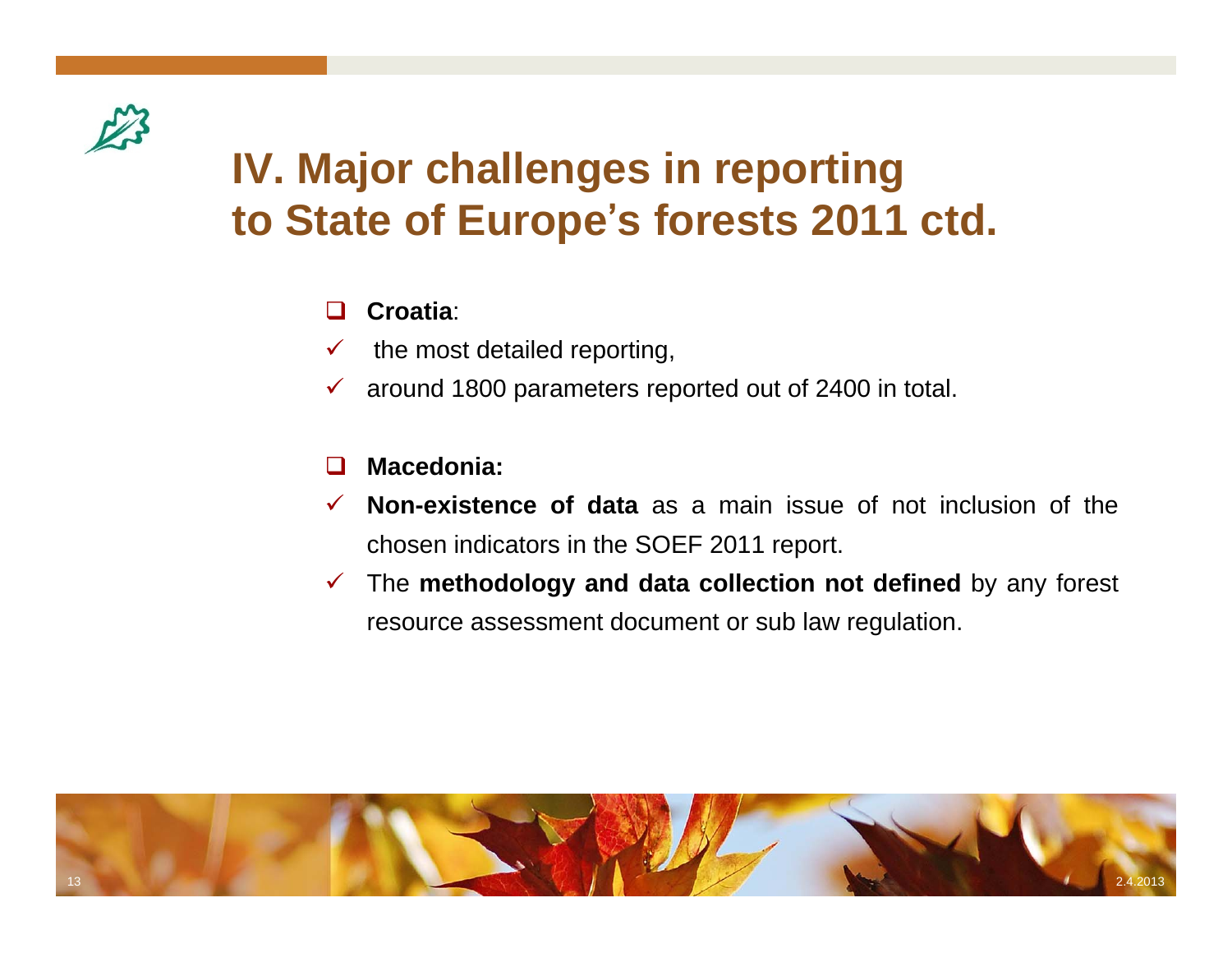

### **V. Use of pan-European C&I in assessing SFM at the national level**

**Table 5:** Use of pan-European C&I for SFM by countries

|                                          | Albania   | Croatia | Montenegro | Serbia | Slovenia | <b>TFYR</b><br>of |
|------------------------------------------|-----------|---------|------------|--------|----------|-------------------|
|                                          |           |         |            |        |          | Macedonia         |
| national                                 | 2         | 5       | 5          | 8      | 8        |                   |
| assessment                               |           |         |            |        |          |                   |
| suitable                                 |           | 6       |            |        | 9        |                   |
| emerging issues                          | no        | no      | yes        |        | yes      |                   |
| formal process<br>for emerging<br>issues | partially | no      | partially  |        | no       |                   |

**Range:** (ranking 1-3)to <sup>a</sup> minor extent,

(ranking 4-6) to <sup>a</sup> moderate extent and (ranking 7-9) to <sup>a</sup> great extent.

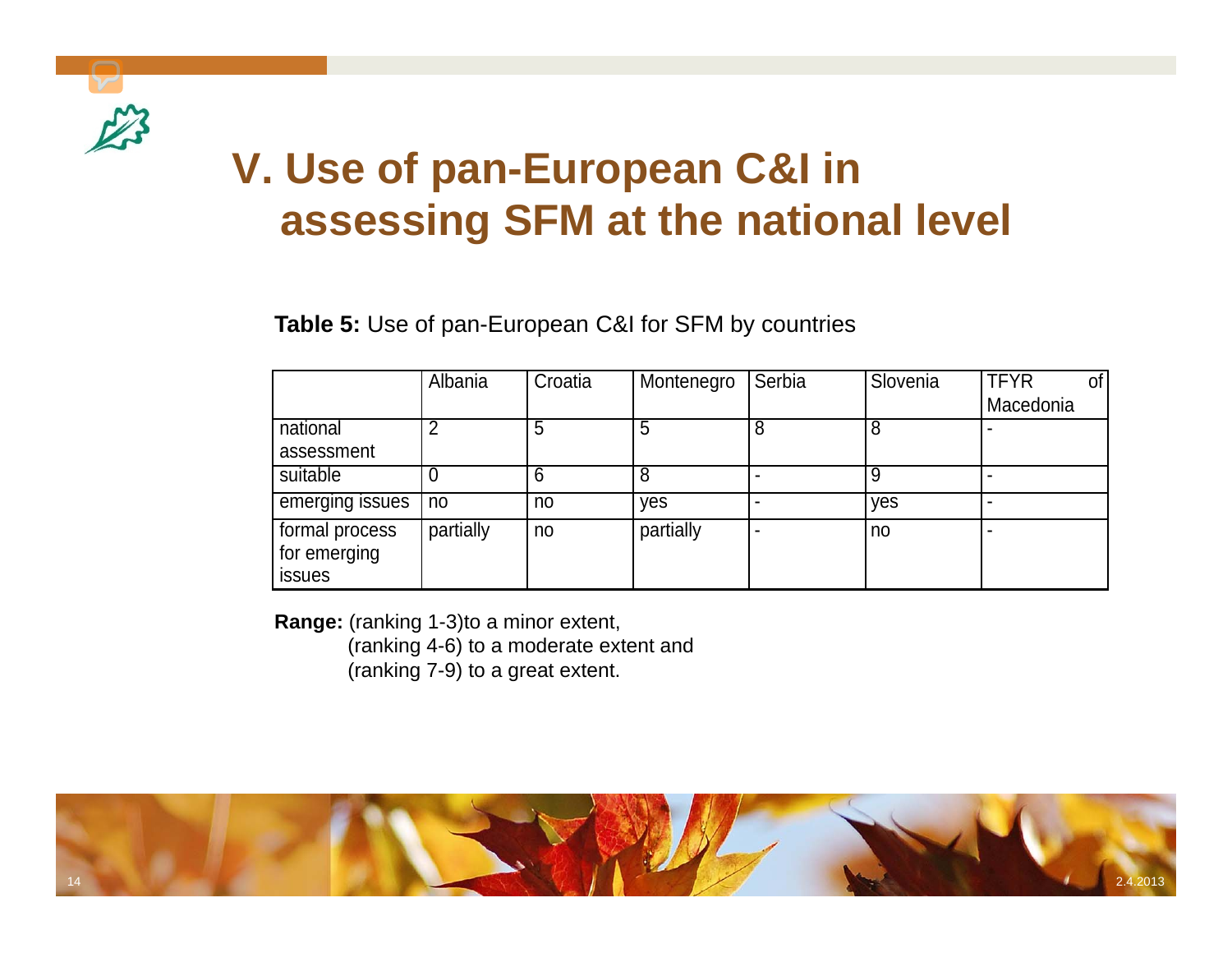

### **V. Use of pan-European C&I in assessing SFM at the national level**

**Emerging issues and challenges**

- $\Box$ **Montenegro**:
- $\checkmark$  **Progress**: policy development, national forest inventory, improved forest management planning methodology;
- $\checkmark$ **opportunities** –sustainable usage of woody biomass projects;
- **Slovenia**: "Slovenian National Forest Programme follows the Pan-European **Criteria and Indicators for Sustainable Forest Management** completely. "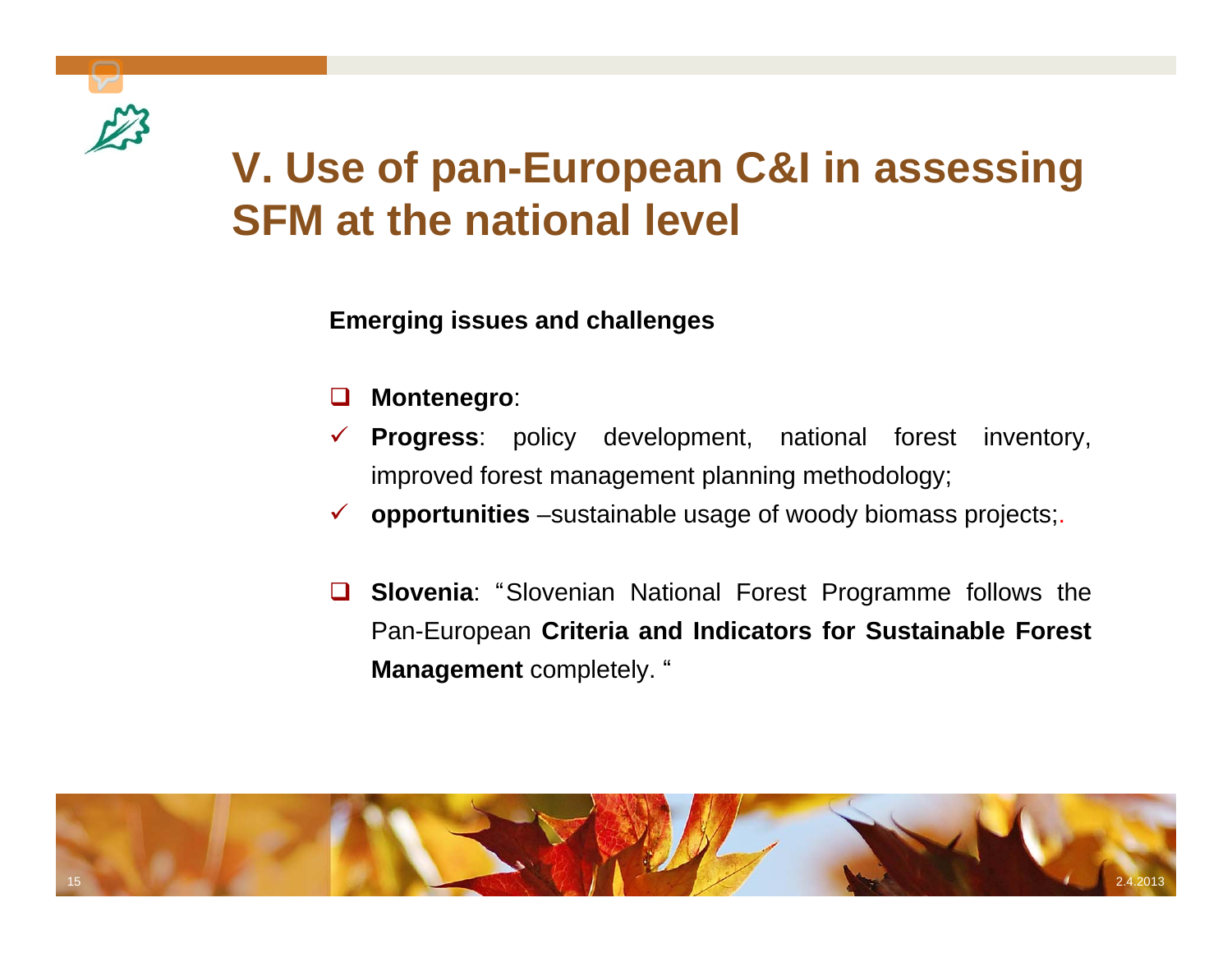

### **VI. Use of the pan-European C&I for SFM in national forest policies**

- $\Box$  **explicit reference to the C&I for SFM –** the seat used for formulation of forest policy documents (Croatia, Montenegro, Serbia and Slovenia);
- $\Box$  to **formulate, implement, monitor and evaluate** national or sub-national forest programmes, policies, used only in **Serbia**
- $\checkmark$  the whole process of preparation **Law on Forests** and the **Forest Development Programme** (still in preparation phase).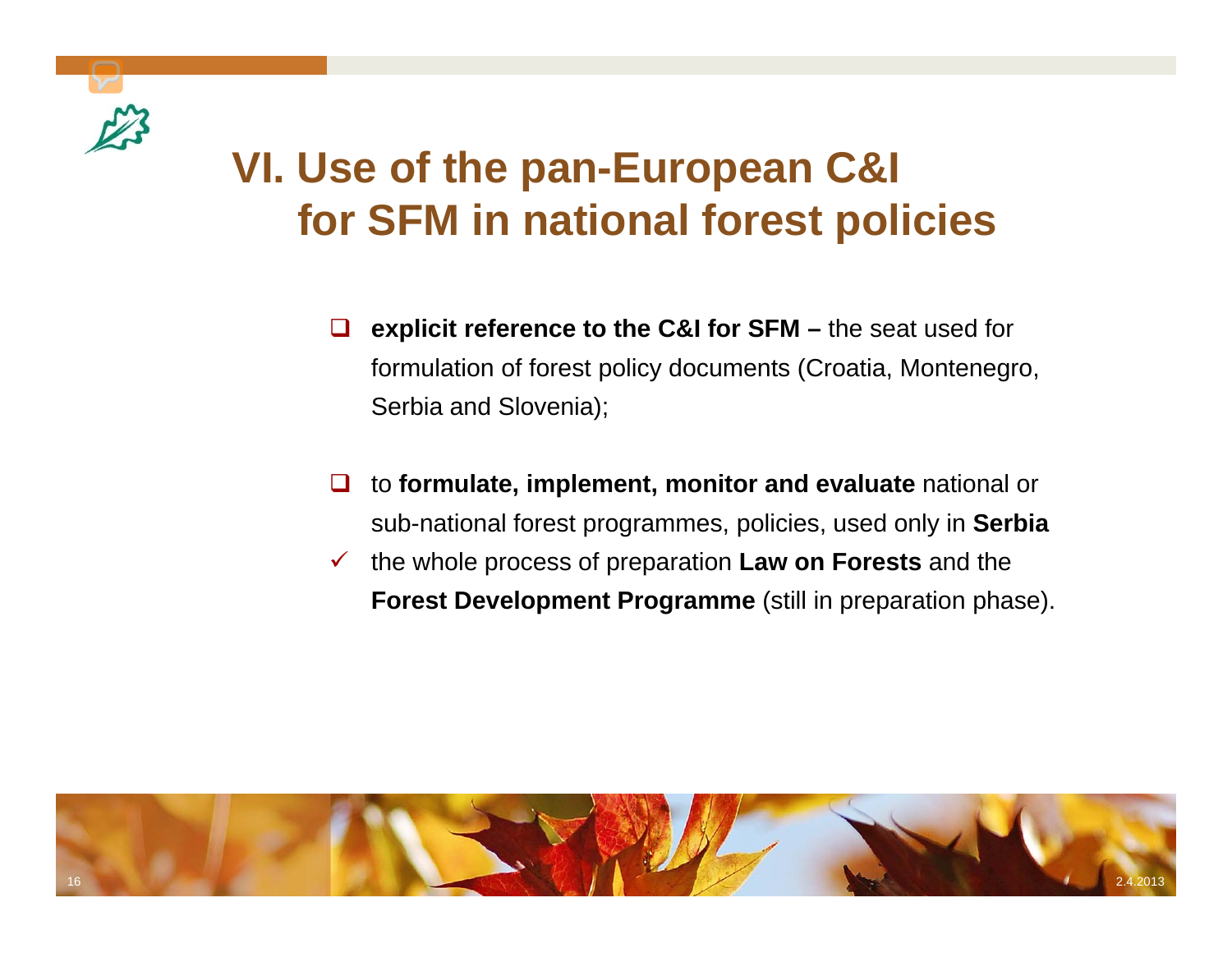



### **VI. Use of the pan-European C&I for SFM in national forest policies ctd.**

**Table 6:** Use of pan-European C&I for SFM by country

|                                                             | Albania        | Croatia                             | Montenegro     | Serbia         | Slovenia  | <b>TFYR</b><br>Ωt |
|-------------------------------------------------------------|----------------|-------------------------------------|----------------|----------------|-----------|-------------------|
|                                                             |                |                                     |                |                |           | Macedonia         |
| criteria with<br>more attention                             | C <sub>2</sub> | B3, B4,<br>B5, B6,<br><b>B7, B8</b> | C <sub>1</sub> | C <sub>1</sub> |           |                   |
| criteria with less $  C1$<br>attention                      |                | All the<br>rest                     | C <sub>2</sub> | C <sub>6</sub> |           |                   |
| influence of C&I<br>for SFM set on<br><b>National level</b> | no             | no                                  | yes            | yes            | partially | no                |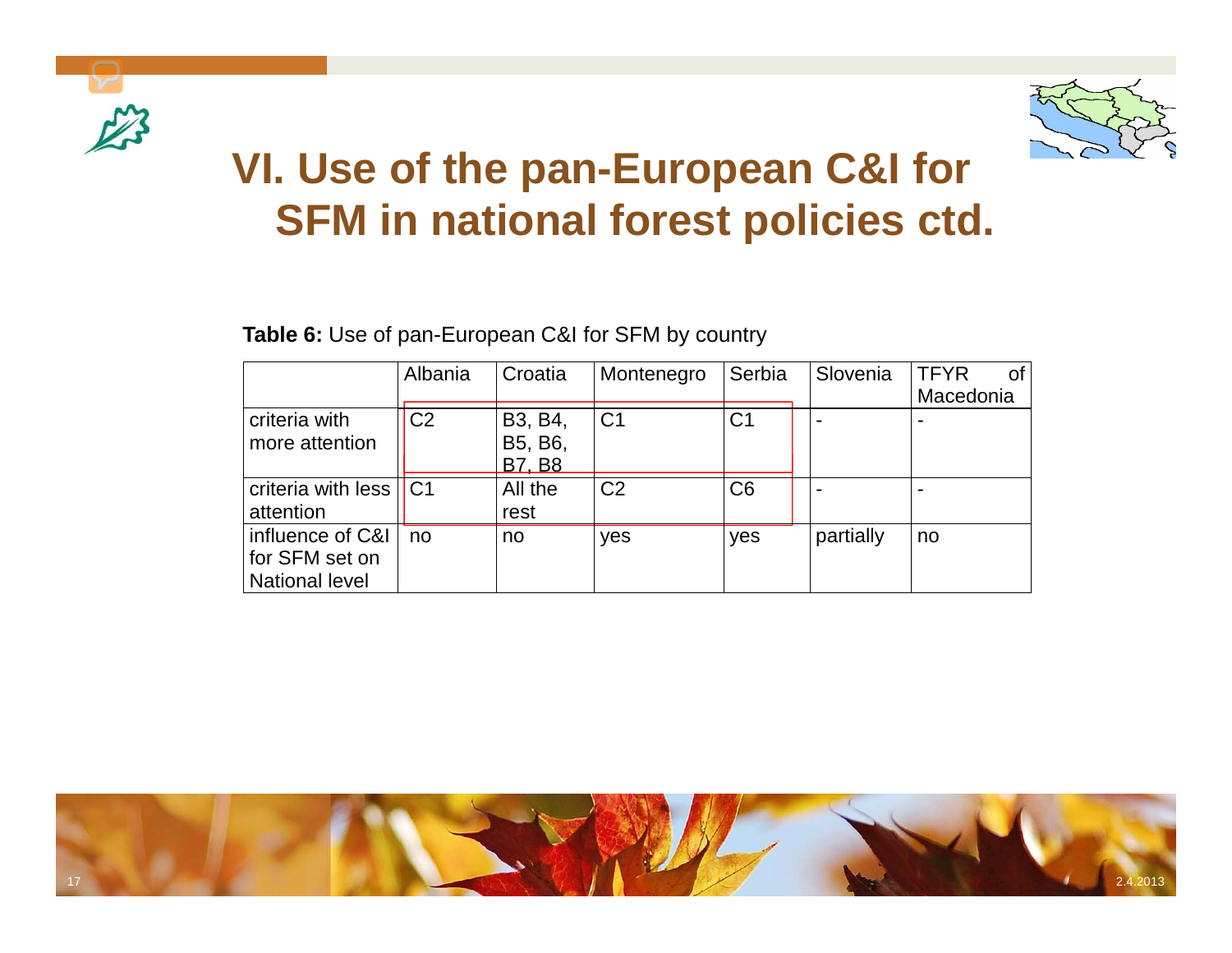

### **VI. Use of the pan-European C&I for SFM in national forest policies**

#### $\Box$ **Montenegro:**

 $\checkmark$ used as **basis -** preparation NFP and Forest Law

#### $\Box$ **Serbia:**

 $\checkmark$ in the field of stakeholder **participation**

- $\Box$ **Slovenia:**
- 9 Forest **management** implementation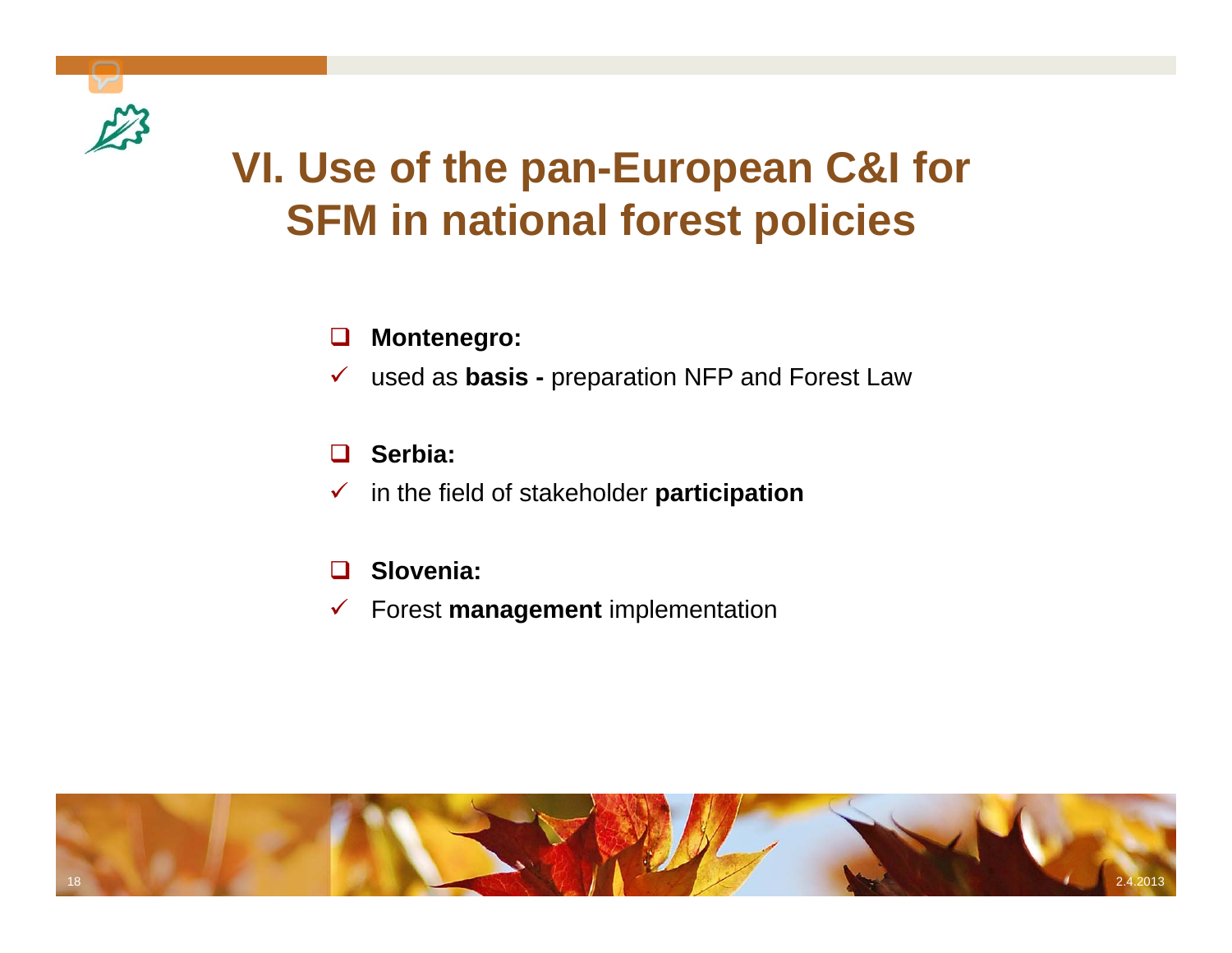

### **VII. To provide information to other sectors**

- $\Box$  **Slovenia** - for sustainability assessment, reporting on forest and protected area
- C&I for SFM basic source of information for preparation of national reports about Forests (**forests biological diversity**) and
- the informing on climate change - done with preparation of **national reports for UNFCCC** and for reporting on the **LULUCF** activities under the Kyoto Protocol.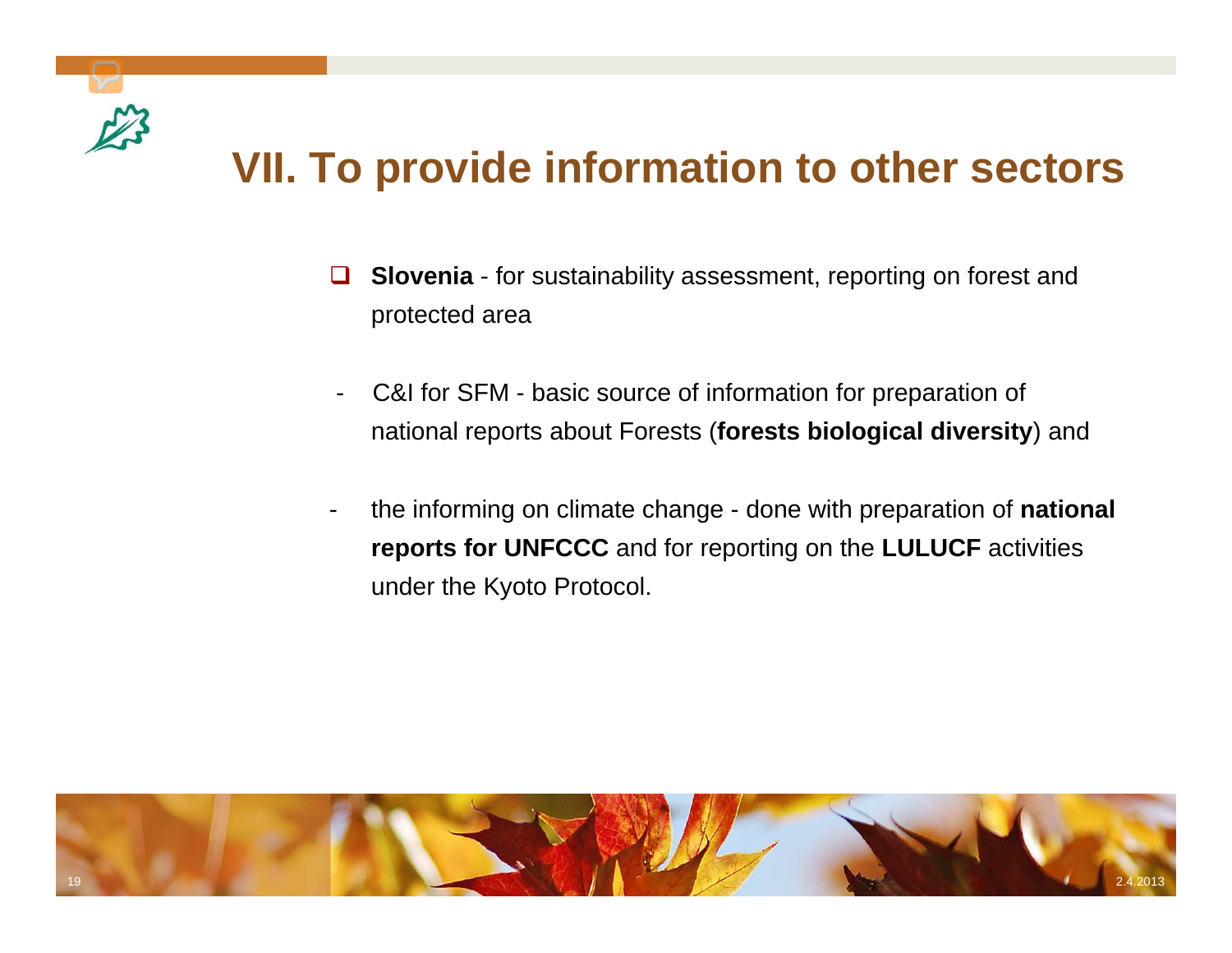

### **VIII. Conclusions**

- $\checkmark$  Four countries of the analysed SEE region have prepared a **national Set of Criteria and Indicators for SFM**
- $\checkmark$  There are no **formal processes** to identify the **emerging issues** within the region
- $\checkmark$  Monitoring and reporting is done on a regular basis, there is still no reporting on the C&I for SFM
- $\checkmark$  Formulate, implement, monitor and evaluate national or subnational forest programmes, policies and/or plans?
- $\checkmark$  Provide information and/or assessment to indicator sets outside the forest sector?